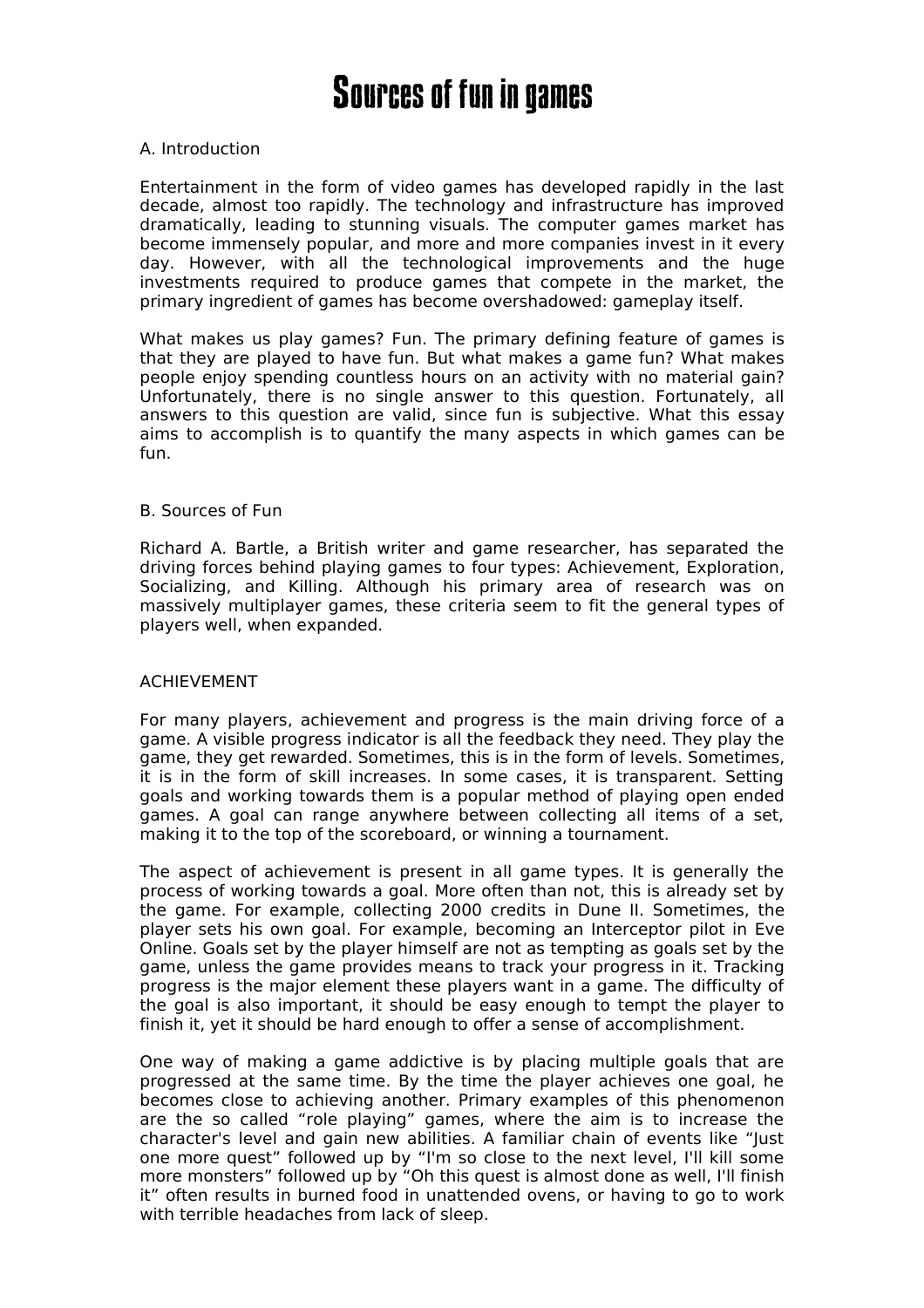## EXPLORATION

However, achievement is not the only reason players try to reach the next level in role playing games. For some players, getting to a new level isn't exciting. They are more interested in discovering what skill they get at the new level. This is what Bartle refers to as Exploration; finding out new things.

There are many examples that fit this criterion. It is particularly more exciting when the player does not know he is about to learn something new, in advance. Getting to the 4<sup>th</sup> level in Dune II and seeing a new build option for tanks is a lot satisfying if the player has not seen them in action earlier. This is another way to make games addictive for players enjoying exploration - if players encounter new things every few levels, they will keep playing to discover more. That is why some people want to finish the single player campaign in a strategy game before they try the multiplayer mode - they want to discover the units one by one. Having all of the content presented to them at once takes away most of the pleasure.

In other game types, finding new weapons, scouting out new areas, and uncovering secrets are other examples of exploration. For some players, there is a mysterious form of pleasure associated with uncovering the "fog of war". They want to make sure not a single patch of black fog remains on their map. For other players, the number of people who already know what they are about to uncover is important as well. That is why finding out secrets is more pleasurable than merely picking up a new weapon.

Some game manuals contain a lot of information about the game. This may include the abilities of the units, and in some cases, even secrets. Although this brings down the entertainment factor for explorers in most cases, it sometimes serves a positive purpose. In some games the player has problems accessing the content. This may be due to difficulty, as the player may be stuck somewhere. It may also be due to lack of resources, where for example, the game might require the player to spend 12 hours a day or know 39 other people to achieve the next goal. In cases like this, these players spend a lot of time reading the game manual, game guides, or FAQ's as that is the only way they can explore the game content.

## **SOCIALIZING**

Although some players simply enjoy accomplishing a goal, for other people, what is important is telling others about their accomplishment. While some players take pleasure from finding a secret, for other players the pleasure comes from sharing their newfound knowledge with others. These players are who are referred to as socializers.

Most multiplayer games promote socialization between players, but there are different degrees to it. In a first person shooter deathmatch game, a socializer tries to achieve a better social status by getting better at the game. However, he also has to make his name heard. Creating a signature spray-paint for Half-Life Deathmatch, or using a catch phrase extensively in Quake 3, are acts of socializing.

In cooperative play, including strategy and RPG genres, the level of socialization is higher as players spend more time talking to each other. Friends can be made, and in some games, friendships are important. An even higher form of socialization is achieved in hotseat games, usually played on consoles or arcade machines. Small scale LAN events also fall into this category. In these events, players can socialize at a much stronger level, as the socialization does not interfere with their gameplay. Using the keyboard for chat prohibits the player from using it to play the game, but talking to other people in the same room does not limit the players in any way.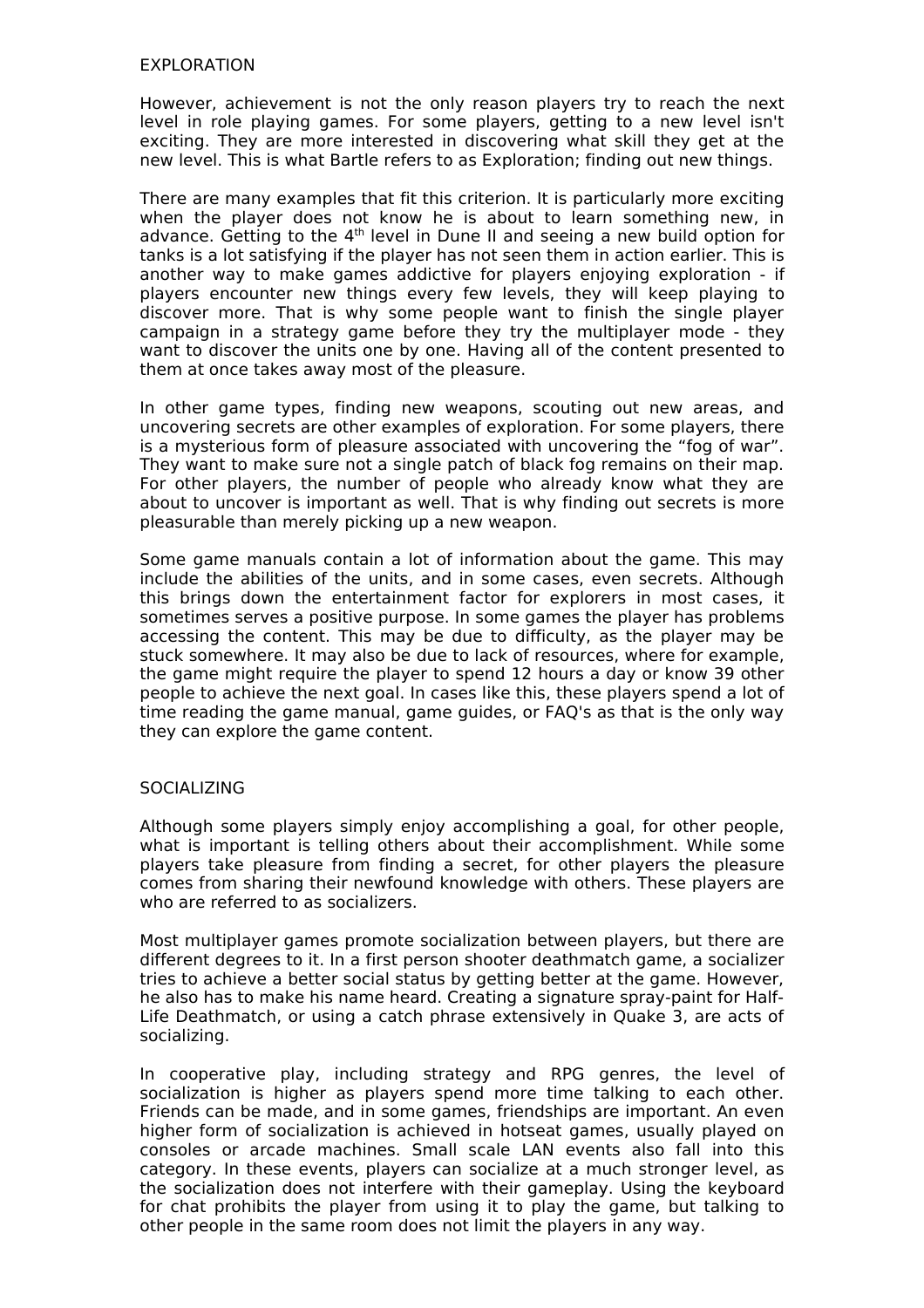Although players of this type seem to be more inclined towards multiplayer games, singleplayer experiences also exist. Most singleplayer games have communities, fansites and forums in which people socialize. It is not uncommon for some people to spend more time in the game forums than playing the game itself. Overall, a community is what keeps a game going. It is always easy to stop playing a game, but leaving a community is not as simple. This is why experienced game companies often try to create communities for their games. It can easily be done by creating a well moderated forum, and providing a fansite construction kit.

Another thing that should be mentioned is that some games actually try to mimic social interactions. Games like Sims, and to a lesser extent, other genres such as RPGs, allow players to build up an influence with non player characters. Although this type of interaction is quite artificial, it still appeals to some socializers in a way similar to communities of real people. It could be said that a socializer rates his success in a singleplayer RPG with the number of NPC's he is positively involved with.

## KILLING

The last category of players is quite the opposite of socializers in many ways, yet quite similar in others. They are generally quite concerned about what other people think about them, but what they are looking for is negative reactions like hatred and fear. Most killers take pleasure from simply griefing other players. This can be done through scamming, theft, or simply murder. They try to undermine the efforts of other players, and simply take pleasure from the frustration of others.

Although this is what the category normally symbolizes, there are other types of pleasure that would best fall into the killer category. Competition is one case. For example, a Starcraft tournament is an activity in which an achiever and killer derive separate forms of entertainment. An achiever aims to be the best, and get to the top. Individual battles are not of significant importance to him. All he wants is to eventually get to the top. On the contrary, the killer cares little about winning the tournament. He simply wants to win the game at hand, in the most overwhelming way possible. Or perhaps he only signs up for the tournament because he wants to battle a specific person that he has a grudge with.

In order to interest these kinds of people, a game needs to offer competitive elements, and ways in which players can grief others. Most games prefer to do it in contained environments, such as the pvp continent (Felucca) in Ultima Online. Other games allow free griefing, but punish players who overdo it. An example would be getting a weapon lock for teamkilling too many people, in Planetside. On the contrary, some games like Eve Online are actually built around griefing. Interestingly, these games are still playable because of the way griefing is managed and contained.

Most gamers can be accurately described with these four types of enjoyment. Noone belongs to a single category; everyone gets all the different types of pleasures at different times. Most people are simply more inclined to focus on one or two types of enjoyment, but it would be best to tailor a game to accommodate all four types of enjoyment described here.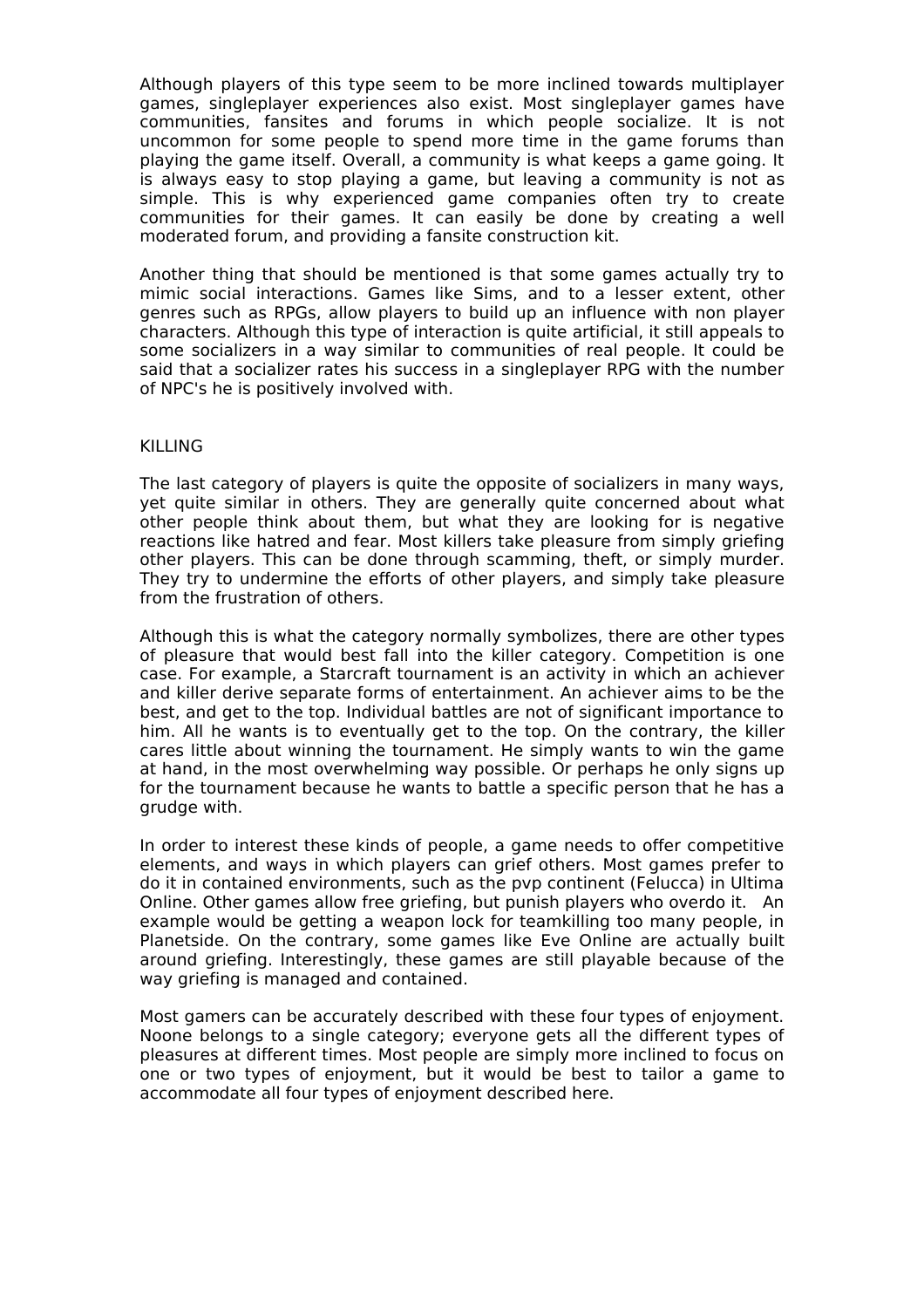## C. Additional Sources

Although types of fun can be separated according to types of players, there are other important aspects of the game that influence how the fun is received. Although these do not count as types of fun on their own, they support and strengthen the overall enjoyment the player gets.

## INTERACTIVITY

The interface of a game is extremely important for keeping the player interested. The amount of agency given to the player, and the transparency of the controls allows players to decide what they want to do and immediately do it, without having to worry about how to express it to the computer, or double checking to see if that action is allowed within game mechanics. Restrictions are never a problem; inconsistency is. As long as a player knows what he isn't capable of doing, he will not try to undertake actions outside his character's limitations.

Feedback is also part of this feeling. A player needs to be able to receive whatever information he needs. A game should provide means for players to see what is going on. On a beat-em up game the focus is on killing enemies, thus their health bars should always be up, and updating regularly with each hit. On an RPG game, when a player is using a skill or casting a spell, the appropriate button should flash. In any game with mouse controls, the button flash is very important: Any clickable object or button should glow in some way when the player hovers over it with the mouse. There should also be a separate visual and audio feedback for clicking the object or button, so the player receives immediate verification of his actions.

Although these sound like small details, they increase the awareness of the player, and the pleasure he receives, by minimizing the amount of time he has to spend passing the intermediate barrier between him and the game. He clearly sees his commands were received, from the feedback given. As long as the feedback is consistent, he starts to understand how the game works in general, and after some time, he does not even rely on feedback anymore. The learning curve for a game is directly related to its degree of interactivity.

## **ORIGINALITY**

Another important aspect that attracts many gamers is the ways in which a game offers a new experience. Unfortunately, this aspect is highly subjective, as it depends on what other games the player has played in the past, and it is also hard to add to a game, as it requires a lot of time and effort. Fortunately, there are still ways to work towards this aspect when making a game.

The easiest way to give players new experiences is to dig up old ones. By analyzing ideas used in popular games in the past, and putting them in a new one, it is possible to revive these ideas for the new generation, and have them experience something new to them. Even for gamers who have played the old game from which the idea was taken, the new game will hopefully provide a new setting and technology, giving the idea a new hue and making the new experience unique.

Another way of creating original content is by combining some features or genres together. Although this is quite risky, it can produce spectacular results if done right. Although merging does indeed produce unique results, it is quite a challenge as there are always gaps to be filled, and although most features of the mixed genre can be derived from the parent genres, some features will have to be created from scratch, to strengthen the transitions where the two genres meet, and fix any inconsistencies that arise.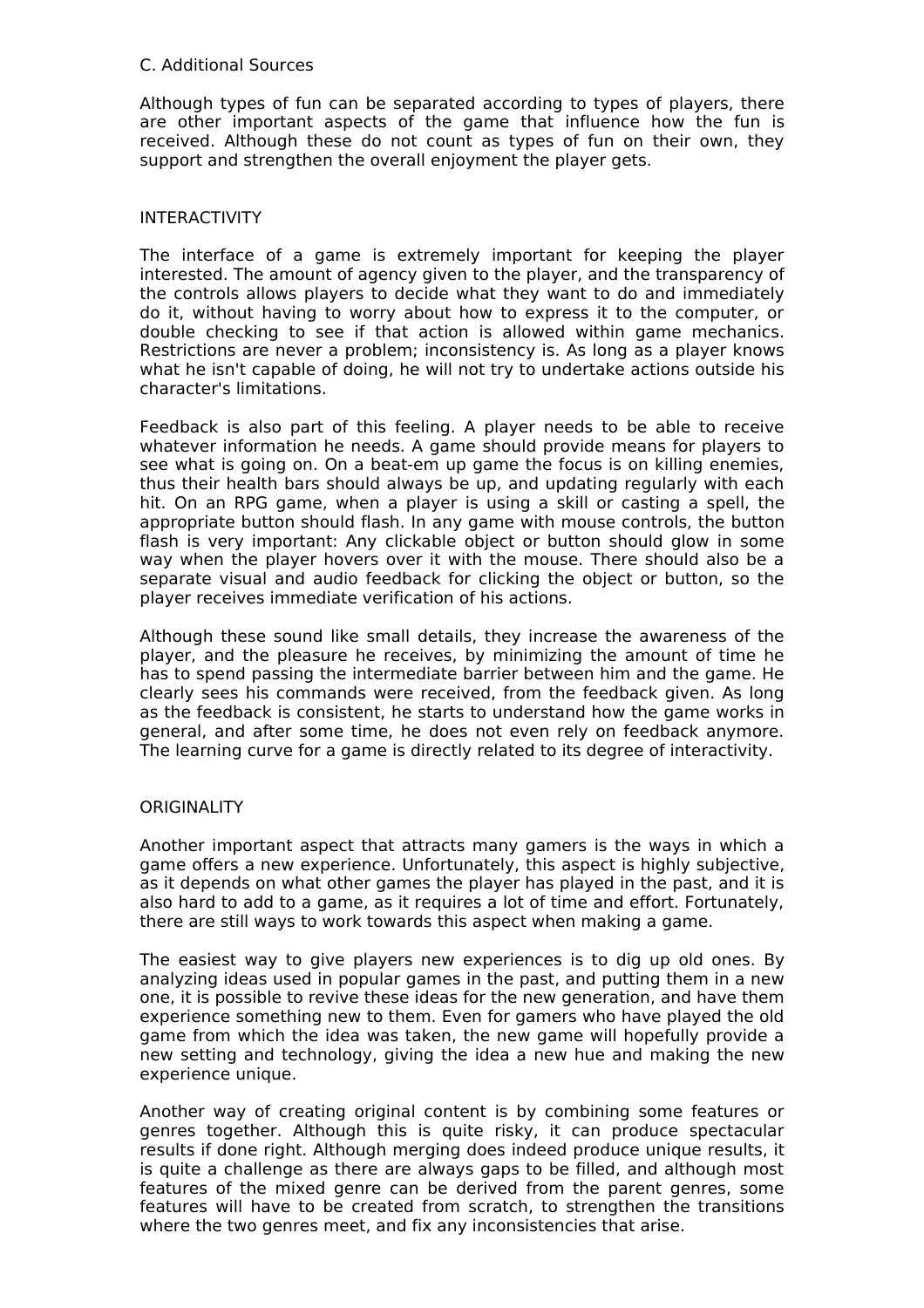Although originality does not make a game entertaining on its own, it increases the strength of the pleasure players receive from other sources, as they will look at the whole gameplay experience from a more fascinated perspective.

#### IMMERSION

The last way a game can reinforce a player's experience is engulfing him in it. Some game types are more suitable for this than others, but all games should aim to push the degree of immersion offered, to the limits of the genre.

One way in which this can be offered is through the creation of an atmosphere. Sound and visuals are very important, but are not enough on their own. Text is what characterizes the setting. Speech is vital. Random talk between non-player characters gives the player an idea of what his character would say in the same situation. Some games try to establish a personality for the main character, while other games allow the players to do it. Both methods work, if done right. If the game establishes a personality, it needs to be interesting and appealing. If it allows the player to do it, the other characters must reflect on the personality the player created accordingly.

Another way to immerse players into the game is to offer a deep story. The way in which the story must be told is of utmost importance, as it may end up not interesting the player, and alienating him from the game instead, if not done right. Furthermore, how interesting a story is, is subjective. Thus, it is never a good idea to exclusively focus on the story and neglect other areas of the game. It should be used as an auxiliary tool to promote other types of pleasure.

All in all, immersion makes the player forget about game mechanics, and fully experience what he wants. It makes the experience long lasting, and makes the player become part of the game.

#### D. Can you have it all?

Although these are all distinct forms of pleasure associated with separate events, they work together, and there is no reason a game can not experienced in all these ways at the same time, by different people. The key to successfully appealing to all the kinds of players is to choose features that appeal to multiple types of gamers. For example, as has been pointed out, competition attracts both achievers and killers. Secrets attract explorers and socializers. There are countless other examples. A game does not need to drown the player in features to provide all forms of pleasure. It simply needs to offer enough to make it interesting to everyone.

Whatever features it chooses to include, the game should also make sure it has the technical capabilities (graphics, sound, interface design) to deliver the gameplay experience fully to the player. Regardless of how good a game design is, if the game can't deliver it to the player, it doesn't work. The aim should be to work on core features first to address all types of players, but leave enough room to fully develop the means to deliver the features as well.

By including the means to provide different forms of entertainment, a game becomes long lasting and never loses its popularity over the years, as players themselves develop, and find new ways to enjoy the content. This gives the player an even stronger experience as he replays the game. Thus, it is important to study these forms of entertainment, and tailor a game accordingly.